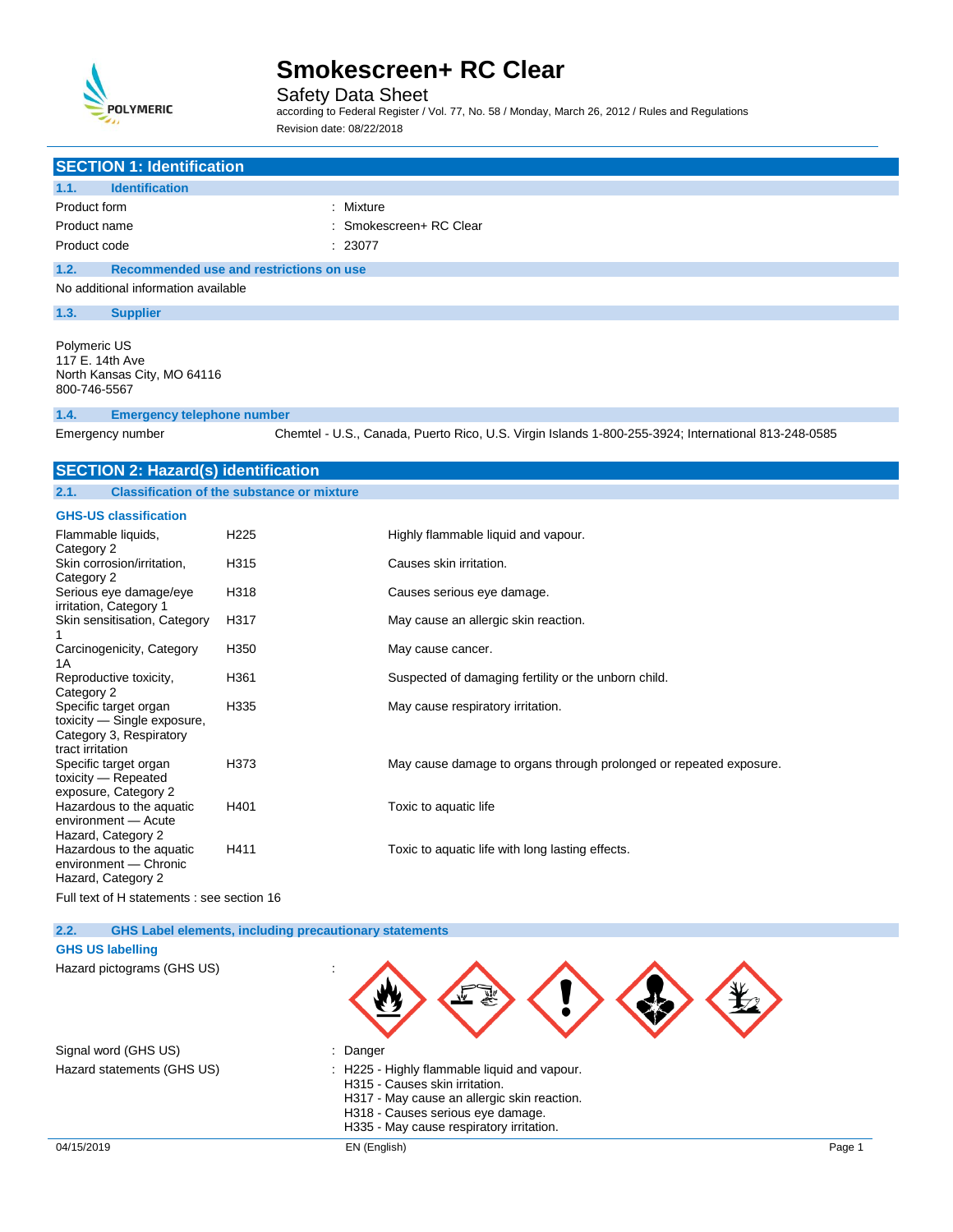## Safety Data Sheet

according to Federal Register / Vol. 77, No. 58 / Monday, March 26, 2012 / Rules and Regulations

|                                   | H350 - May cause cancer.<br>H361 - Suspected of damaging fertility or the unborn child.<br>H373 - May cause damage to organs through prolonged or repeated exposure.<br>H401 - Toxic to aquatic life<br>H411 - Toxic to aquatic life with long lasting effects.                                                                                                                                                                                                                                                                                                                                                                                                                                                                                                                                        |
|-----------------------------------|--------------------------------------------------------------------------------------------------------------------------------------------------------------------------------------------------------------------------------------------------------------------------------------------------------------------------------------------------------------------------------------------------------------------------------------------------------------------------------------------------------------------------------------------------------------------------------------------------------------------------------------------------------------------------------------------------------------------------------------------------------------------------------------------------------|
| Precautionary statements (GHS US) | : P201 - Obtain special instructions before use.<br>P202 - Do not handle until all safety precautions have been read and understood.<br>P210 - Keep away from heat, hot surfaces, sparks, open flames and other ignition sources. No                                                                                                                                                                                                                                                                                                                                                                                                                                                                                                                                                                   |
|                                   | smoking.<br>P233 - Keep container tightly closed.<br>P240 - Ground/Bond container and receiving equipment<br>P241 - Use explosion-proof electrical/ventilating/lighting equipment.<br>P242 - Use only non-sparking tools.<br>P243 - Take precautionary measures against static discharge.<br>P260 - Do not breathe dust/fume/gas/mist/vapours/spray.<br>P261 - Avoid breathing dust/fume/gas/mist/vapours/spray.<br>P264 - Wash hands, forearms and face thoroughly after handling.<br>P271 - Use only outdoors or in a well-ventilated area.<br>P272 - Contaminated work clothing must not be allowed out of the workplace<br>P273 - Avoid release to the environment.<br>P280 - Wear protective gloves/protective clothing/eye protection/face protection.                                           |
|                                   | P302+P352 - If on skin: Wash with plenty of water/<br>P303+P361+P353 - If on skin (or hair): Take off immediately all contaminated clothing. Rinse<br>skin with water/shower<br>P304+P340 - If inhaled: Remove person to fresh air and keep comfortable for breathing<br>P305+P351+P338 - IF IN EYES: Rinse cautiously with water for several minutes. Remove<br>contact lenses, if present and easy to do. Continue rinsing.<br>P308+P313 - If exposed or concerned: Get medical advice/attention.<br>P310 - Immediately call a poison center/doctor/<br>P312 - Call a poison center/doctor/ if you feel unwell                                                                                                                                                                                       |
|                                   | P314 - Get medical advice/attention if you feel unwell.<br>P321 - Specific treatment (see supplemental first aid instruction on this label)<br>P332+P313 - If skin irritation occurs: Get medical advice/attention.<br>P333+P313 - If skin irritation or rash occurs: Get medical advice/attention.<br>P362+P364 - Take off contaminated clothing and wash it before reuse.<br>P363 - Wash contaminated clothing before reuse.<br>P370+P378 - In case of fire: Use media other than water to extinguish.<br>P391 - Collect spillage.<br>P403+P233 - Store in a well-ventilated place. Keep container tightly closed.<br>P403+P235 - Store in a well-ventilated place. Keep cool.<br>P405 - Store locked up.<br>P501 - Dispose of contents/container to hazardous or special waste collection point, in |
|                                   | accordance with local, regional, national and/or international regulation                                                                                                                                                                                                                                                                                                                                                                                                                                                                                                                                                                                                                                                                                                                              |

**2.3. Other hazards which do not result in classification**

#### No additional information available

**2.4. Unknown acute toxicity (GHS US)**

#### Not applicable

## **SECTION 3: Composition/information on ingredients**

### **3.1. Substances**

### Not applicable

**3.2. Mixtures**

| <b>Name</b>                          | <b>Product identifier</b> | $\frac{9}{6}$ | <b>GHS-US classification</b>                                                                                                                                                                    |
|--------------------------------------|---------------------------|---------------|-------------------------------------------------------------------------------------------------------------------------------------------------------------------------------------------------|
| isobornyl acrylate                   | (CAS-No.) 5888-33-5       | $15 - 30$     | Skin Irrit. 2, H315<br>Eye Irrit. 2, H319<br>Skin Sens. 1B, H317<br>STOT SE 3, H335<br>Aquatic Acute 1, H400<br>Aquatic Chronic 1, H410                                                         |
| 1-ethenyl-2-pyrrolidinone, inhibited | (CAS-No.) 88-12-0         | $15 - 30$     | Acute Tox. 4 (Oral), H302<br>Acute Tox. 4 (Dermal), H312<br>Acute Tox. 4 (Inhalation), H332<br>Eye Dam. 1, H318<br>Carc. 2, H351<br>STOT SE 3, H335<br>STOT RE 2, H373<br>Aquatic Acute 3, H402 |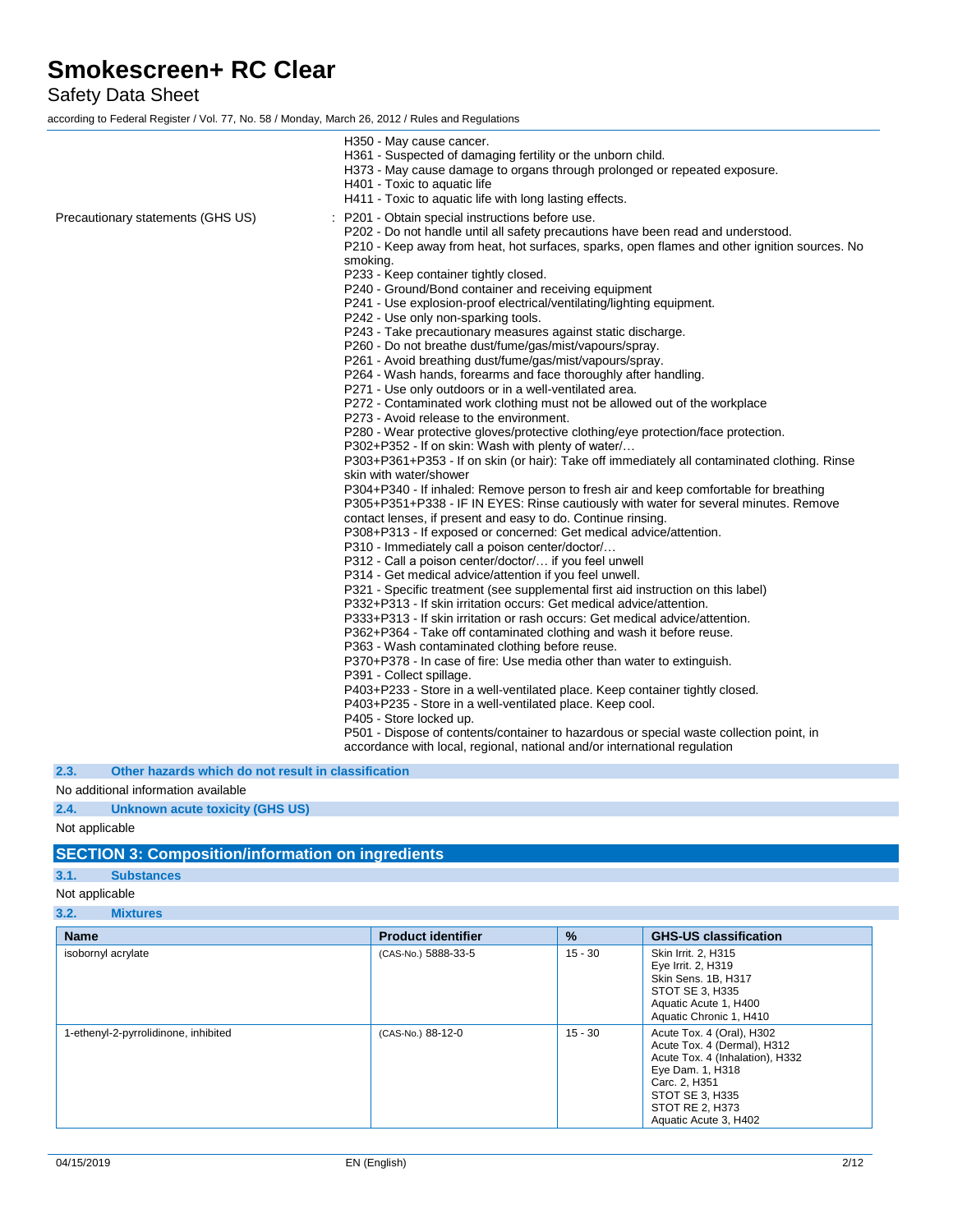## Safety Data Sheet

according to Federal Register / Vol. 77, No. 58 / Monday, March 26, 2012 / Rules and Regulations

| <b>Name</b>                           | <b>Product identifier</b> | $\frac{9}{6}$ | <b>GHS-US classification</b>                                                             |
|---------------------------------------|---------------------------|---------------|------------------------------------------------------------------------------------------|
| 1,6-hexanediol diacrylate<br>(Note D) | (CAS-No.) 13048-33-4      | $15 - 30$     | Skin Irrit. 2. H315<br>Eye Irrit. 2, H319<br>Skin Sens. 1, H317                          |
| ethanol                               | (CAS-No.) 64-17-5         | $0.5 - 5$     | Flam. Lig. 2, H225<br>Eye Irrit. 2, H319<br>Carc. 1A, H350                               |
| thfa                                  | (CAS-No.) 75980-60-8      | $0.5 - 5$     | Skin Sens. 1B, H317<br>Repr. 2, H361<br>Aquatic Acute 2, H401<br>Aquatic Chronic 2, H411 |
| 2-hydroxy-2-methylpropiophenone       | (CAS-No.) 7473-98-5       | $0.5 - 5$     | Acute Tox. 4 (Oral), H302<br>Aquatic Acute 1, H400<br>Aquatic Chronic 1, H410            |

Note D : Certain substances which are susceptible to spontaneous polymerisation or decomposition are generally placed on the market in a stabilised form. It is in this form that they are listed in Part 3. However, such substances are sometimes placed on the market in a non-stabilised form. In this case, the supplier must state on the label the name of the substance followed by the words 'non-stabilised'.

Full text of hazard classes and H-statements : see section 16

| <b>SECTION 4: First-aid measures</b>                                                                                                               |                                                                                                                                                         |  |
|----------------------------------------------------------------------------------------------------------------------------------------------------|---------------------------------------------------------------------------------------------------------------------------------------------------------|--|
| <b>Description of first aid measures</b><br>4.1.                                                                                                   |                                                                                                                                                         |  |
| First-aid measures general                                                                                                                         | : IF exposed or concerned: Get medical advice/attention.                                                                                                |  |
| First-aid measures after inhalation                                                                                                                | : Remove person to fresh air and keep comfortable for breathing. Call a poison center or a<br>doctor if you feel unwell.                                |  |
| First-aid measures after skin contact                                                                                                              | : Rinse skin with water/shower. Take off immediately all contaminated clothing. If skin irritation or<br>rash occurs: Get medical advice/attention.     |  |
| First-aid measures after eye contact                                                                                                               | : Rinse cautiously with water for several minutes. Remove contact lenses, if present and easy to<br>do. Continue rinsing. Call a physician immediately. |  |
| First-aid measures after ingestion                                                                                                                 | : Call a poison center or a doctor if you feel unwell.                                                                                                  |  |
| 4.2.<br>Most important symptoms and effects (acute and delayed)                                                                                    |                                                                                                                                                         |  |
| Symptoms/effects after inhalation                                                                                                                  | : Cough. Irritation of the respiratory tract. May cause respiratory irritation. Slight irritation.                                                      |  |
| Symptoms/effects after skin contact                                                                                                                | : Irritation. May cause an allergic skin reaction.                                                                                                      |  |
| Symptoms/effects after eye contact                                                                                                                 | : Causes serious eye irritation. Serious damage to eyes.                                                                                                |  |
| Symptoms/effects after ingestion                                                                                                                   | Irritation of the gastric/intestinal mucosa.                                                                                                            |  |
| Chronic symptoms                                                                                                                                   | : Skin rash/inflammation.                                                                                                                               |  |
| 4.3.<br>Immediate medical attention and special treatment, if necessary                                                                            |                                                                                                                                                         |  |
| Treat symptomatically.                                                                                                                             |                                                                                                                                                         |  |
| <b>SECTION 5: Fire-fighting measures</b>                                                                                                           |                                                                                                                                                         |  |
| 5.1.<br>Suitable (and unsuitable) extinguishing media                                                                                              |                                                                                                                                                         |  |
| Suitable extinguishing media                                                                                                                       | : Water spray. Dry powder. Foam. Carbon dioxide.                                                                                                        |  |
| 5.2.<br>Specific hazards arising from the chemical                                                                                                 |                                                                                                                                                         |  |
| Fire hazard                                                                                                                                        | : Highly flammable liquid and vapour.                                                                                                                   |  |
| Reactivity                                                                                                                                         | : Highly flammable liquid and vapour.                                                                                                                   |  |
| 5.3.<br>Special protective equipment and precautions for fire-fighters                                                                             |                                                                                                                                                         |  |
| : Exercise caution when fighting any chemical fire. Fight fire with normal precautions from a<br>Firefighting instructions<br>reasonable distance. |                                                                                                                                                         |  |
| Protection during firefighting                                                                                                                     | Do not attempt to take action without suitable protective equipment. Self-contained breathing<br>apparatus. Complete protective clothing.               |  |

|        | <b>SECTION 6: Accidental release measures</b>                       |                                                                                                                                                                                      |
|--------|---------------------------------------------------------------------|--------------------------------------------------------------------------------------------------------------------------------------------------------------------------------------|
| 6.1.   | Personal precautions, protective equipment and emergency procedures |                                                                                                                                                                                      |
| 6.1.1. | For non-emergency personnel                                         |                                                                                                                                                                                      |
|        | Emergency procedures                                                | : No open flames, no sparks, and no smoking. Only qualified personnel equipped with suitable<br>protective equipment may intervene. Do not breathe dust/fume/gas/mist/vapours/spray. |
| 6.1.2. | For emergency responders                                            |                                                                                                                                                                                      |
|        | Protective equipment                                                | : Do not attempt to take action without suitable protective equipment. For further information<br>refer to section 8: "Exposure controls/personal protection".                       |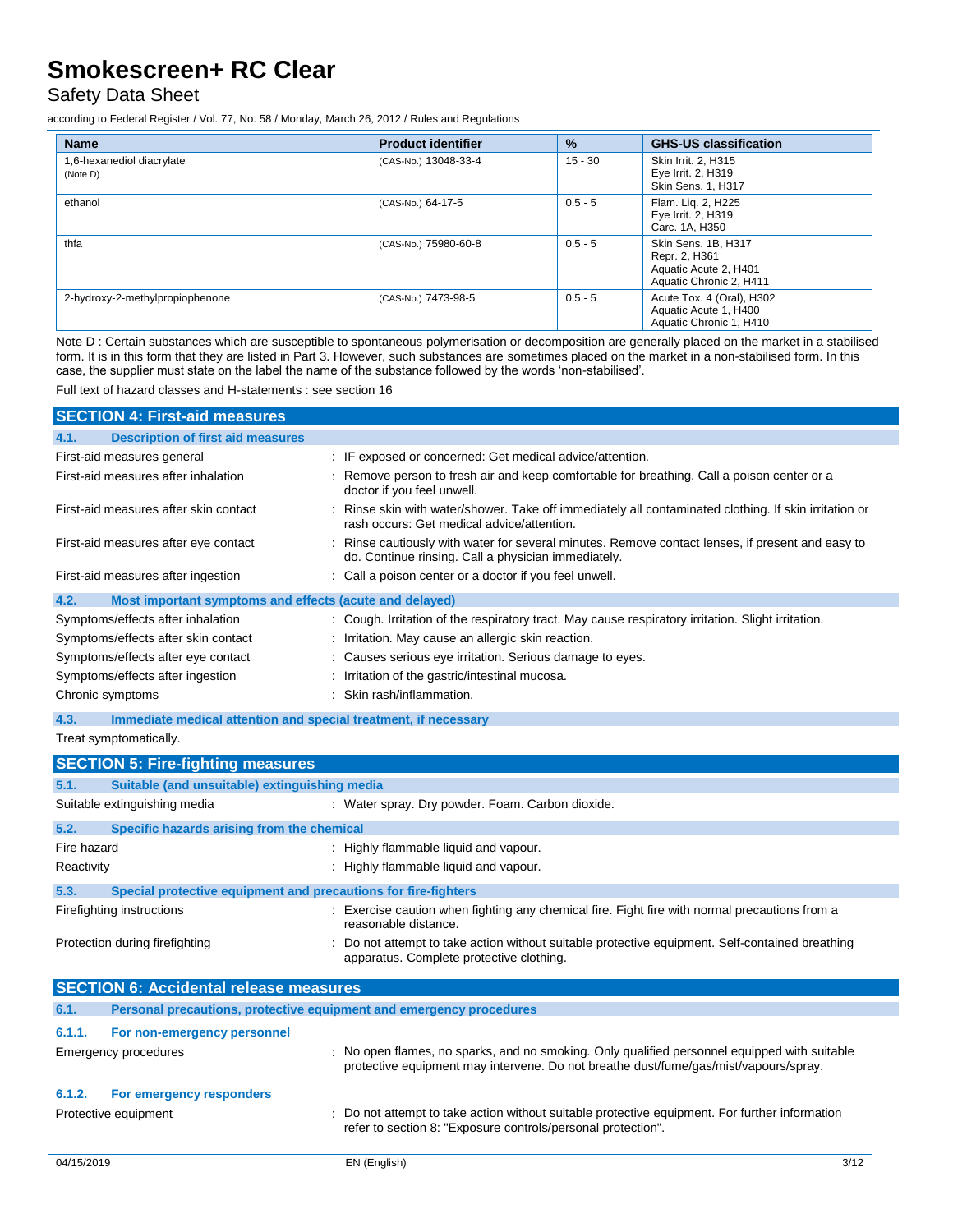## Safety Data Sheet

according to Federal Register / Vol. 77, No. 58 / Monday, March 26, 2012 / Rules and Regulations

| iccording to Federal Register / Vol. 77, No. 58 / Monday, March 26, 2012 / Rules and Regulations |                                                                                                                                                                                                                                                                                                                                                                                                                                                                                                                                                                                                                                                                                                                                                                                                                                                                                                                                                                                               |
|--------------------------------------------------------------------------------------------------|-----------------------------------------------------------------------------------------------------------------------------------------------------------------------------------------------------------------------------------------------------------------------------------------------------------------------------------------------------------------------------------------------------------------------------------------------------------------------------------------------------------------------------------------------------------------------------------------------------------------------------------------------------------------------------------------------------------------------------------------------------------------------------------------------------------------------------------------------------------------------------------------------------------------------------------------------------------------------------------------------|
| <b>Environmental precautions</b><br>6.2.                                                         |                                                                                                                                                                                                                                                                                                                                                                                                                                                                                                                                                                                                                                                                                                                                                                                                                                                                                                                                                                                               |
|                                                                                                  | Avoid release to the environment. Notify authorities if product enters sewers or public waters.                                                                                                                                                                                                                                                                                                                                                                                                                                                                                                                                                                                                                                                                                                                                                                                                                                                                                               |
| Methods and material for containment and cleaning up<br>6.3.                                     |                                                                                                                                                                                                                                                                                                                                                                                                                                                                                                                                                                                                                                                                                                                                                                                                                                                                                                                                                                                               |
| For containment                                                                                  | : Collect spillage.                                                                                                                                                                                                                                                                                                                                                                                                                                                                                                                                                                                                                                                                                                                                                                                                                                                                                                                                                                           |
| Methods for cleaning up                                                                          | Take up liquid spill into absorbent material. Notify authorities if product enters sewers or public<br>waters.                                                                                                                                                                                                                                                                                                                                                                                                                                                                                                                                                                                                                                                                                                                                                                                                                                                                                |
| Other information                                                                                | : Dispose of materials or solid residues at an authorized site.                                                                                                                                                                                                                                                                                                                                                                                                                                                                                                                                                                                                                                                                                                                                                                                                                                                                                                                               |
| 6.4.<br><b>Reference to other sections</b>                                                       |                                                                                                                                                                                                                                                                                                                                                                                                                                                                                                                                                                                                                                                                                                                                                                                                                                                                                                                                                                                               |
| For further information refer to section 13.                                                     |                                                                                                                                                                                                                                                                                                                                                                                                                                                                                                                                                                                                                                                                                                                                                                                                                                                                                                                                                                                               |
| <b>SECTION 7: Handling and storage</b>                                                           |                                                                                                                                                                                                                                                                                                                                                                                                                                                                                                                                                                                                                                                                                                                                                                                                                                                                                                                                                                                               |
| <b>Precautions for safe handling</b><br>7.1.                                                     |                                                                                                                                                                                                                                                                                                                                                                                                                                                                                                                                                                                                                                                                                                                                                                                                                                                                                                                                                                                               |
| Precautions for safe handling                                                                    | : Ensure good ventilation of the work station. Keep away from heat, hot surfaces, sparks, open<br>flames and other ignition sources. No smoking. Ground/bond container and receiving<br>equipment. Use only non-sparking tools. Take precautionary measures against static<br>discharge. Flammable vapours may accumulate in the container. Use explosion-proof<br>equipment. Wear personal protective equipment. Obtain special instructions before use. Do not<br>handle until all safety precautions have been read and understood. Take all necessary<br>technical measures to avoid or minimize the release of the product on the workplace. Limit<br>quantities of product at the minimum necessary for handling and limit the number of exposed<br>workers. Provide local exhaust or general room ventilation. Floors, walls and other surfaces in<br>the hazard area must be cleaned regularly. Do not breathe dust/fume/gas/mist/vapours/spray.<br>Avoid contact with skin and eyes. |
| Hygiene measures                                                                                 | Separate working clothes from town clothes. Launder separately. Wash contaminated clothing<br>before reuse. Contaminated work clothing should not be allowed out of the workplace. Do not<br>eat, drink or smoke when using this product. Always wash hands after handling the product.                                                                                                                                                                                                                                                                                                                                                                                                                                                                                                                                                                                                                                                                                                       |
| 7.2.<br>Conditions for safe storage, including any incompatibilities                             |                                                                                                                                                                                                                                                                                                                                                                                                                                                                                                                                                                                                                                                                                                                                                                                                                                                                                                                                                                                               |
| Technical measures                                                                               | : Ground/bond container and receiving equipment.                                                                                                                                                                                                                                                                                                                                                                                                                                                                                                                                                                                                                                                                                                                                                                                                                                                                                                                                              |
| Storage conditions                                                                               | : Store in a well-ventilated place. Keep cool. Keep container tightly closed. Store locked up.                                                                                                                                                                                                                                                                                                                                                                                                                                                                                                                                                                                                                                                                                                                                                                                                                                                                                                |

## **SECTION 8: Exposure controls/personal protection**

| <u>ULUTION 0. LAPOSUIG CONTECIME SUITU PIULGUIUI</u> |                      |                                                                                                           |  |  |
|------------------------------------------------------|----------------------|-----------------------------------------------------------------------------------------------------------|--|--|
| 8.1.<br><b>Control parameters</b>                    |                      |                                                                                                           |  |  |
| isobornyl acrylate (5888-33-5)                       |                      |                                                                                                           |  |  |
| Not applicable                                       |                      |                                                                                                           |  |  |
| 1,6-hexanediol diacrylate (13048-33-4)               |                      |                                                                                                           |  |  |
| Not applicable                                       |                      |                                                                                                           |  |  |
| 1-ethenyl-2-pyrrolidinone, inhibited (88-12-0)       |                      |                                                                                                           |  |  |
| <b>ACGIH</b>                                         | Local name           | N-Vinyl-2-pyrrolidone                                                                                     |  |  |
| <b>ACGIH</b>                                         | ACGIH TWA (ppm)      | $0.05$ ppm                                                                                                |  |  |
| <b>ACGIH</b>                                         | Remark (ACGIH)       | TLV® Basis: Liver dam. Notations: A3 (Confirmed<br>Animal Carcinogen with Unknown Relevance to<br>Humans) |  |  |
| <b>ACGIH</b>                                         | Regulatory reference | ACGIH 2018                                                                                                |  |  |
| 2-hydroxy-2-methylpropiophenone (7473-98-5)          |                      |                                                                                                           |  |  |
| Not applicable                                       |                      |                                                                                                           |  |  |
| thfa (75980-60-8)                                    |                      |                                                                                                           |  |  |
| Not applicable                                       |                      |                                                                                                           |  |  |
| ethanol (64-17-5)                                    |                      |                                                                                                           |  |  |
| <b>ACGIH</b>                                         | ACGIH STEL (ppm)     | 1000 ppm                                                                                                  |  |  |

| 8.2. | Appropriate engineering controls |                                                |
|------|----------------------------------|------------------------------------------------|
|      | Appropriate engineering controls | : Ensure good ventilation of the work station. |
|      | Environmental exposure controls  | Avoid release to the environment.              |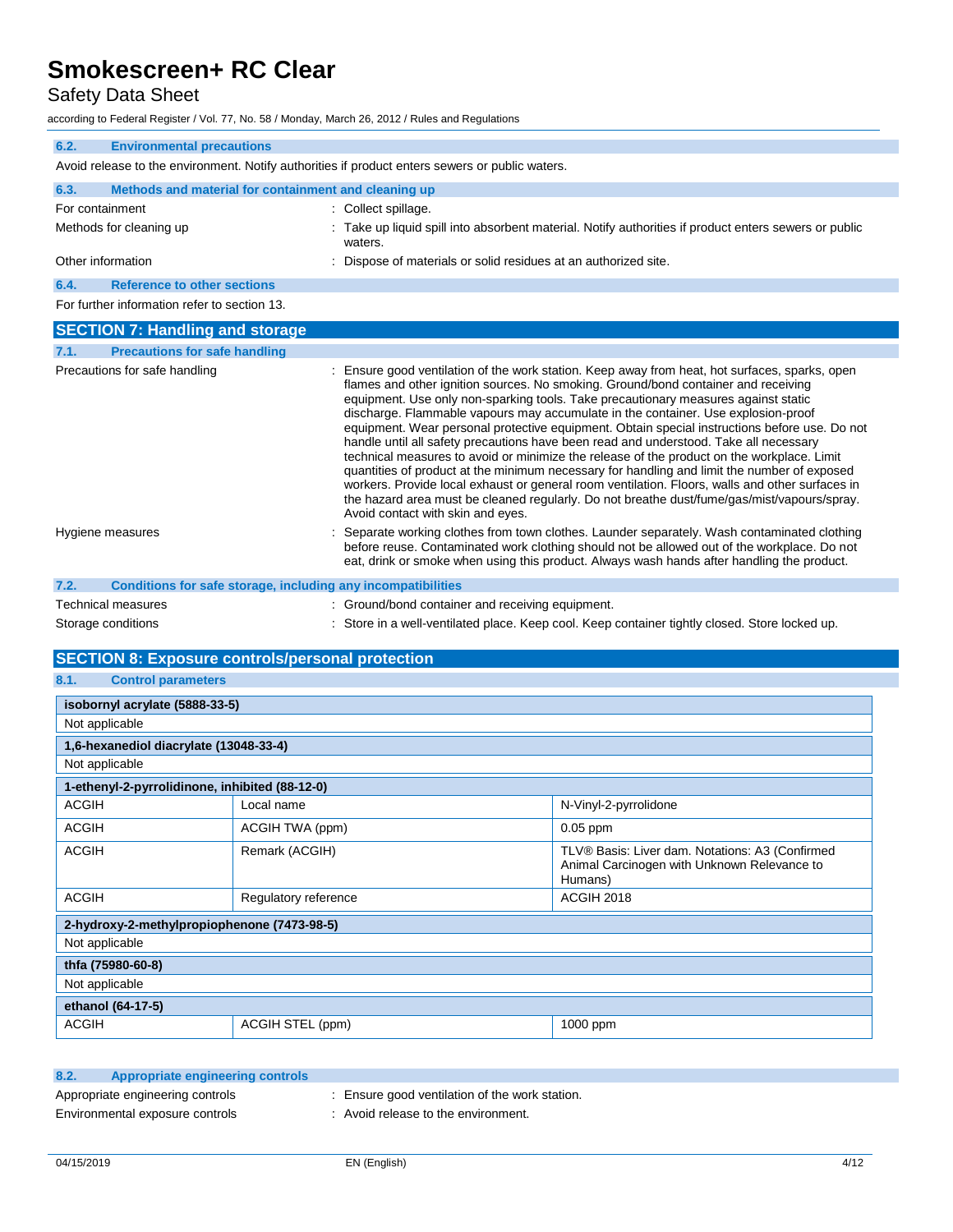## Safety Data Sheet

according to Federal Register / Vol. 77, No. 58 / Monday, March 26, 2012 / Rules and Regulations

**8.3. Individual protection measures/Personal protective equipment**

#### **Materials for protective clothing:**

nitrile rubber

#### **Hand protection:**

Protective gloves

#### **Eye protection:**

Safety glasses

#### **Skin and body protection:**

Wear suitable protective clothing

#### **Respiratory protection:**

[In case of inadequate ventilation] wear respiratory protection.

| <b>SECTION 9: Physical and chemical properties</b>            |                     |
|---------------------------------------------------------------|---------------------|
| 9.1.<br>Information on basic physical and chemical properties |                     |
| Physical state                                                | $:$ Liquid          |
| Appearance                                                    | Colorless liquid.   |
| Colour                                                        | Colourless          |
| Odour                                                         | : No data available |
| Odour threshold                                               | : No data available |
| рH                                                            | No data available   |
| Melting point                                                 | : Not applicable    |
| Freezing point                                                | No data available   |
| Boiling point                                                 | No data available   |
| Flash point                                                   | : No data available |
| Relative evaporation rate (butylacetate=1)                    | : No data available |
| Flammability (solid, gas)                                     | Not applicable.     |
| Vapour pressure                                               | : No data available |
| Relative vapour density at 20 °C                              | : No data available |
| Relative density                                              | No data available   |
| Solubility                                                    | : No data available |
| Log Pow                                                       | No data available   |
| Auto-ignition temperature                                     | No data available   |
| Decomposition temperature                                     | : No data available |
| Viscosity, kinematic                                          | No data available   |
| Viscosity, dynamic                                            | No data available   |
| <b>Explosive limits</b>                                       | : No data available |
| <b>Explosive properties</b>                                   | No data available   |
| Oxidising properties                                          | : No data available |
| 9.2.<br><b>Other information</b>                              |                     |
| No additional information available                           |                     |

|       | <b>SECTION 10: Stability and reactivity</b>                  |
|-------|--------------------------------------------------------------|
| 10.1. | <b>Reactivity</b>                                            |
|       | Highly flammable liquid and vapour.                          |
| 10.2. | <b>Chemical stability</b>                                    |
|       | Stable under normal conditions.                              |
| 10.3. | <b>Possibility of hazardous reactions</b>                    |
|       | No dangerous reactions known under normal conditions of use. |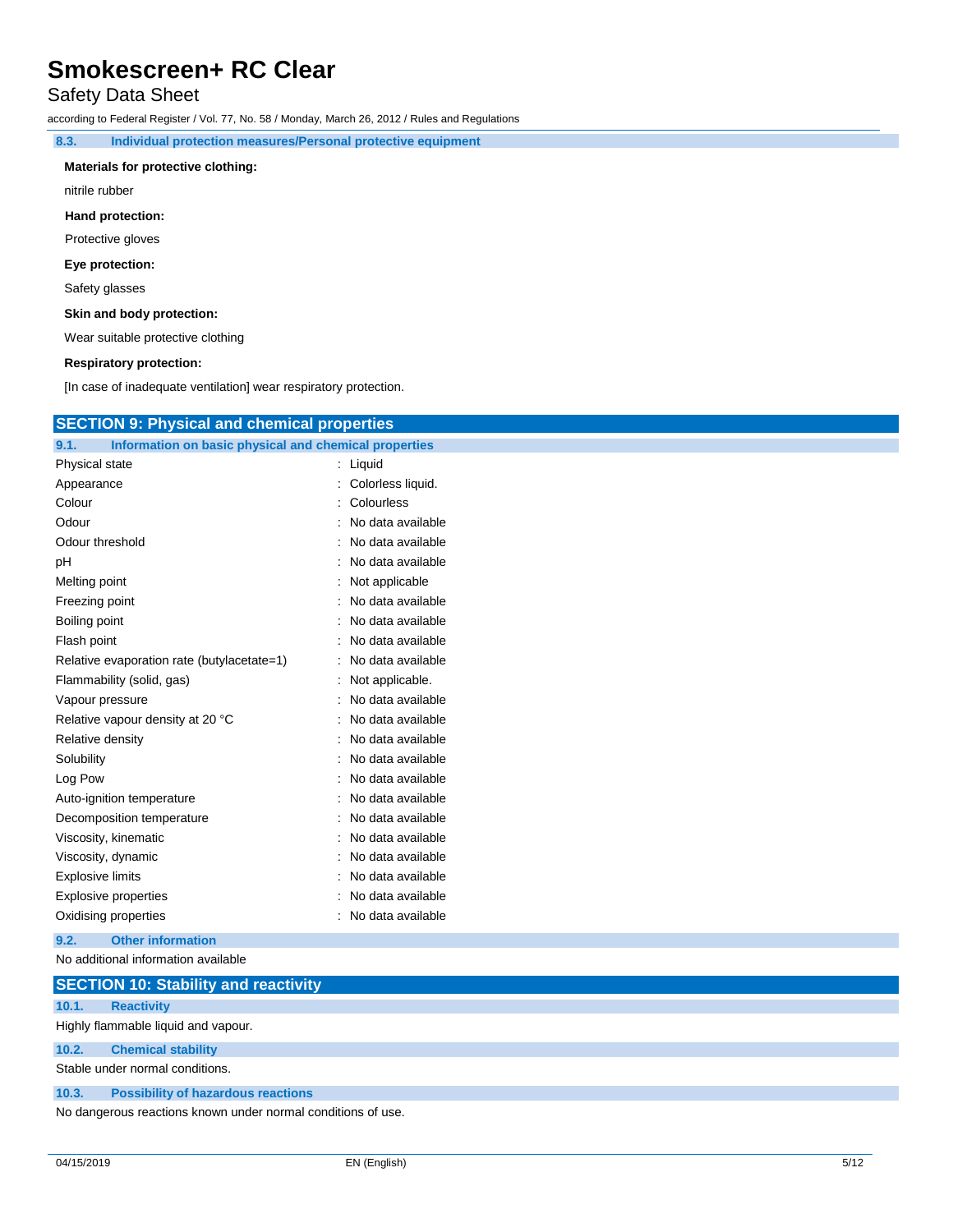## Safety Data Sheet

according to Federal Register / Vol. 77, No. 58 / Monday, March 26, 2012 / Rules and Regulations

### **10.4. Conditions to avoid**

Avoid contact with hot surfaces. Heat. No flames, no sparks. Eliminate all sources of ignition.

#### **10.5. Incompatible materials**

No additional information available

#### **10.6. Hazardous decomposition products**

Under normal conditions of storage and use, hazardous decomposition products should not be produced.

| <b>SECTION 11: Toxicological information</b>   |                                                                                                                    |  |
|------------------------------------------------|--------------------------------------------------------------------------------------------------------------------|--|
| Information on toxicological effects<br>11.1.  |                                                                                                                    |  |
| Acute toxicity (oral)                          | : Not classified                                                                                                   |  |
| Acute toxicity (dermal)                        | : Not classified                                                                                                   |  |
| Acute toxicity (inhalation)                    | : Not classified                                                                                                   |  |
| isobornyl acrylate (5888-33-5)                 |                                                                                                                    |  |
| LD50 oral rat                                  | 4350 mg/kg bodyweight (Rat, Male, Experimental value, Oral, 14 day(s))                                             |  |
| LD50 dermal rabbit                             | > 3000 mg/kg bodyweight (Rabbit, Male, Experimental value, Skin, 14 day(s))                                        |  |
| ATE US (oral)                                  | 4350 mg/kg bodyweight                                                                                              |  |
| 1-ethenyl-2-pyrrolidinone, inhibited (88-12-0) |                                                                                                                    |  |
| LD50 oral rat                                  | 1022 mg/kg 834-1314, Rat; Equivalent or similar to OECD 401; Experimental value                                    |  |
| LD50 dermal rat                                | 1043 mg/kg rat                                                                                                     |  |
| LD50 dermal rabbit                             | > 400 mg/kg (BASF test, 24 h, Rabbit, Male / female, Experimental value, Dermal)                                   |  |
| LC50 inhalation rat (mg/l)                     | 3.07 mg/l (BASF test, 4 h, Rat, Male / female, Experimental value, Inhalation (aerosol))                           |  |
| ATE US (oral)                                  | 1022 mg/kg bodyweight                                                                                              |  |
| ATE US (dermal)                                | 1043 mg/kg bodyweight                                                                                              |  |
| ATE US (vapours)                               | 3.07 mg/l/4h                                                                                                       |  |
| ATE US (dust, mist)                            | 3.07 mg/l/4h                                                                                                       |  |
| 2-hydroxy-2-methylpropiophenone (7473-98-5)    |                                                                                                                    |  |
| ATE US (oral)                                  | 500 mg/kg bodyweight                                                                                               |  |
| thfa (75980-60-8)                              |                                                                                                                    |  |
| LD50 oral rat                                  | > 2000 mg/kg (Rat; Literature)                                                                                     |  |
| ethanol (64-17-5)                              |                                                                                                                    |  |
| LD50 oral rat                                  | 10740 mg/kg bodyweight (OECD 401: Acute Oral Toxicity, Rat, Male / female, Experimental<br>value, Oral)            |  |
| LD50 dermal rabbit                             | > 16000 mg/kg (Rabbit, Literature study, Dermal)                                                                   |  |
| LC50 inhalation rat (mg/l)                     | 117 - 125 mg/l air (Equivalent or similar to OECD 403, 4 h, Rat, Male / female, Experimental<br>value, Inhalation) |  |
| ATE US (oral)                                  | 10740 mg/kg bodyweight                                                                                             |  |
| ATE US (vapours)                               | 117 mg/l/4h                                                                                                        |  |
| ATE US (dust, mist)                            | 117 mg/l/4h                                                                                                        |  |
| Skin corrosion/irritation                      | : Causes skin irritation.                                                                                          |  |
| Serious eye damage/irritation                  | Causes serious eye damage.                                                                                         |  |
| Respiratory or skin sensitisation              | May cause an allergic skin reaction.                                                                               |  |
| Germ cell mutagenicity                         | Not classified                                                                                                     |  |
| Carcinogenicity                                | May cause cancer.                                                                                                  |  |

| 1-ethenyl-2-pyrrolidinone, inhibited (88-12-0) |                                                      |
|------------------------------------------------|------------------------------------------------------|
| IARC group                                     | 3 - Not classifiable                                 |
|                                                |                                                      |
| ethanol (64-17-5)                              |                                                      |
| IARC group                                     | - Carcinogenic to humans                             |
| Reproductive toxicity                          | Suspected of damaging fertility or the unborn child. |
| STOT-single exposure                           | May cause respiratory irritation.<br>÷               |
| isobornyl acrylate (5888-33-5)                 |                                                      |
| STOT-single exposure                           | May cause respiratory irritation.                    |
| 04/15/2019                                     | 6/12<br>EN (English)                                 |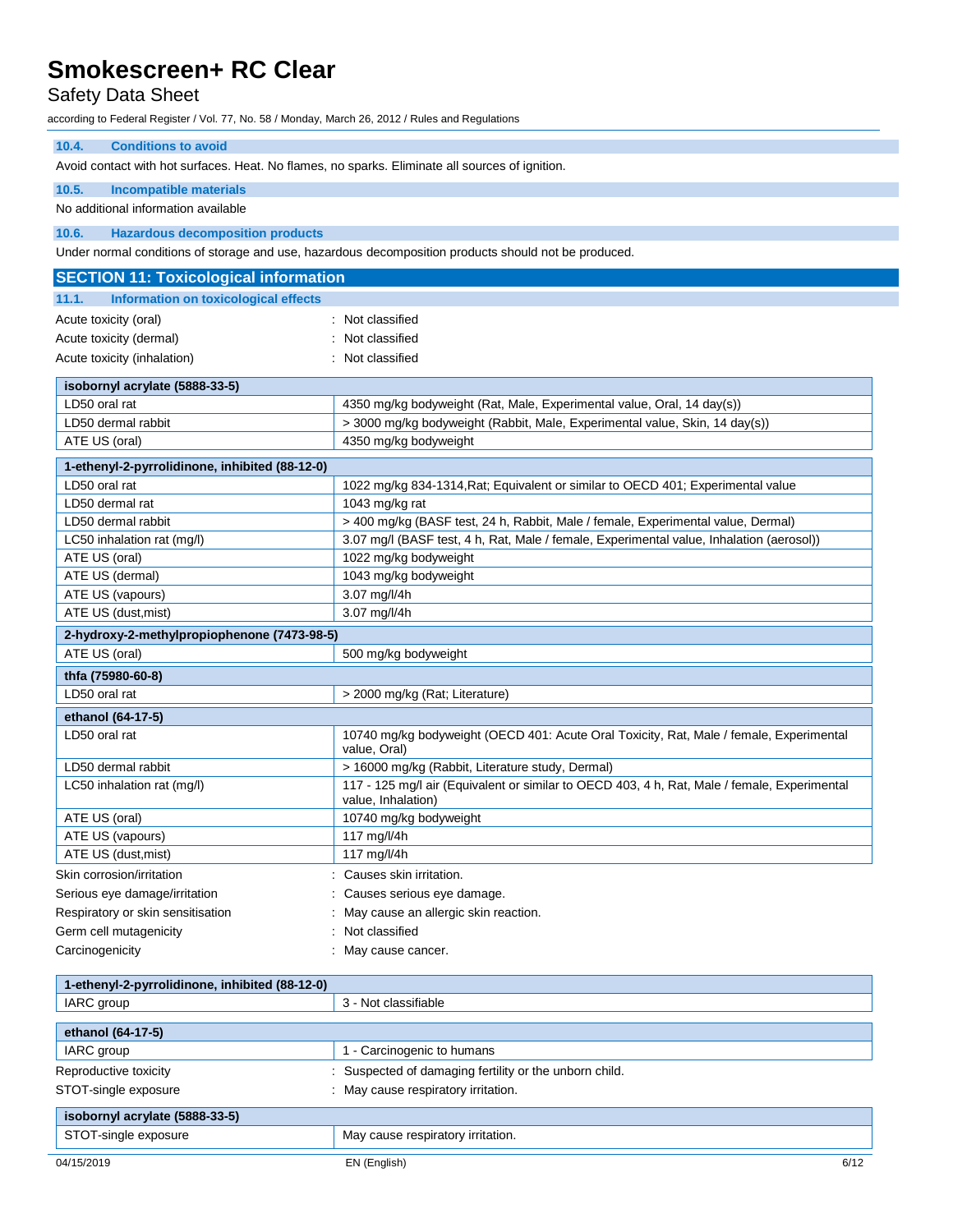Safety Data Sheet

according to Federal Register / Vol. 77, No. 58 / Monday, March 26, 2012 / Rules and Regulations

| 1-ethenyl-2-pyrrolidinone, inhibited (88-12-0) |                                      |
|------------------------------------------------|--------------------------------------|
| STOT-single exposure                           | cause respiratory irritation.<br>Mav |
|                                                |                                      |

STOT-repeated exposure : May cause damage to organs through prolonged or repeated exposure.

| 1-ethenyl-2-pyrrolidinone, inhibited (88-12-0) |                                                                                                    |  |
|------------------------------------------------|----------------------------------------------------------------------------------------------------|--|
| STOT-repeated exposure                         | May cause damage to organs through prolonged or repeated exposure.                                 |  |
| Aspiration hazard                              | Not classified<br>÷                                                                                |  |
| Viscosity, kinematic                           | No data available<br>۰.                                                                            |  |
| Symptoms/effects after inhalation              | : Cough. Irritation of the respiratory tract. May cause respiratory irritation. Slight irritation. |  |
| Symptoms/effects after skin contact            | : Irritation. May cause an allergic skin reaction.                                                 |  |
| Symptoms/effects after eye contact             | : Causes serious eye irritation. Serious damage to eyes.                                           |  |
| Symptoms/effects after ingestion               | : Irritation of the gastric/intestinal mucosa.                                                     |  |
| Chronic symptoms                               | Skin rash/inflammation.                                                                            |  |

| <b>SECTION 12: Ecological information</b>      |                                                                                                                                                   |
|------------------------------------------------|---------------------------------------------------------------------------------------------------------------------------------------------------|
| 12.1.<br><b>Toxicity</b>                       |                                                                                                                                                   |
| Ecology - general                              | : Toxic to aquatic life with long lasting effects. Toxic to aquatic life.                                                                         |
| isobornyl acrylate (5888-33-5)                 |                                                                                                                                                   |
| LC50 fish 1                                    | 0.704 mg/l (OECD 203: Fish, Acute Toxicity Test, 96 h, Danio rerio, Semi-static system, Fresh<br>water, Experimental value, GLP)                  |
| ErC50 (algae)                                  | 1.98 mg/l (OECD 201: Alga, Growth Inhibition Test, 72 h, Pseudokirchneriella subcapitata,<br>Static system, Fresh water, Experimental value, GLP) |
| 1-ethenyl-2-pyrrolidinone, inhibited (88-12-0) |                                                                                                                                                   |
| LC50 fish 1                                    | 976 mg/l (OECD 203: Fish, Acute Toxicity Test, 72 h, Oncorhynchus mykiss, Static system,<br>Fresh water, Experimental value)                      |
| EC50 Daphnia 1                                 | 45 mg/l (Equivalent or similar to OECD 202, 48 h, Daphnia sp., Static system, Fresh water,<br>Experimental value)                                 |
| ErC50 (algae)                                  | > 1000 mg/l (OECD 201: Alga, Growth Inhibition Test, 72 h, Desmodesmus subspicatus,<br>Static system, Fresh water, Experimental value)            |
| thfa (75980-60-8)                              |                                                                                                                                                   |
| LC50 fish 1                                    | 1 - 10 mg/l (LC50; OECD 203: Fish, Acute Toxicity Test; 48 h; Oryzias latipes)                                                                    |
| EC50 Daphnia 1                                 | 10 - 100 mg/l (EC50; OECD 202: Daphnia sp. Acute Immobilisation Test; 48 h; Daphnia<br>magna)                                                     |
| Threshold limit algae 1                        | > mg/l >10/100, EC50; OECD 201: Alga, Growth Inhibition Test; 72 h; Algae                                                                         |
| ethanol (64-17-5)                              |                                                                                                                                                   |
| LC50 fish 1                                    | 14200 mg/l (US EPA, 96 h, Pimephales promelas, Flow-through system, Fresh water,<br>Experimental value)                                           |
| LC50 fish 2                                    | 13000 mg/l (LC50; 96 h; Salmo gairdneri; Static system; Fresh water)                                                                              |

#### **12.2. Persistence and degradability**

| isobornyl acrylate (5888-33-5)                 |                                         |  |
|------------------------------------------------|-----------------------------------------|--|
| Persistence and degradability                  | Not readily biodegradable in water.     |  |
| 1,6-hexanediol diacrylate (13048-33-4)         |                                         |  |
| Persistence and degradability                  | Inherently biodegradable.               |  |
| 1-ethenyl-2-pyrrolidinone, inhibited (88-12-0) |                                         |  |
| Persistence and degradability                  | Readily biodegradable in water.         |  |
| Biochemical oxygen demand (BOD)                | $< 0.002$ g O <sub>2</sub> /g substance |  |
| Chemical oxygen demand (COD)                   | 1.894 g O <sub>2</sub> /g substance     |  |
| 2-hydroxy-2-methylpropiophenone (7473-98-5)    |                                         |  |
| Persistence and degradability                  | Not readily biodegradable in water.     |  |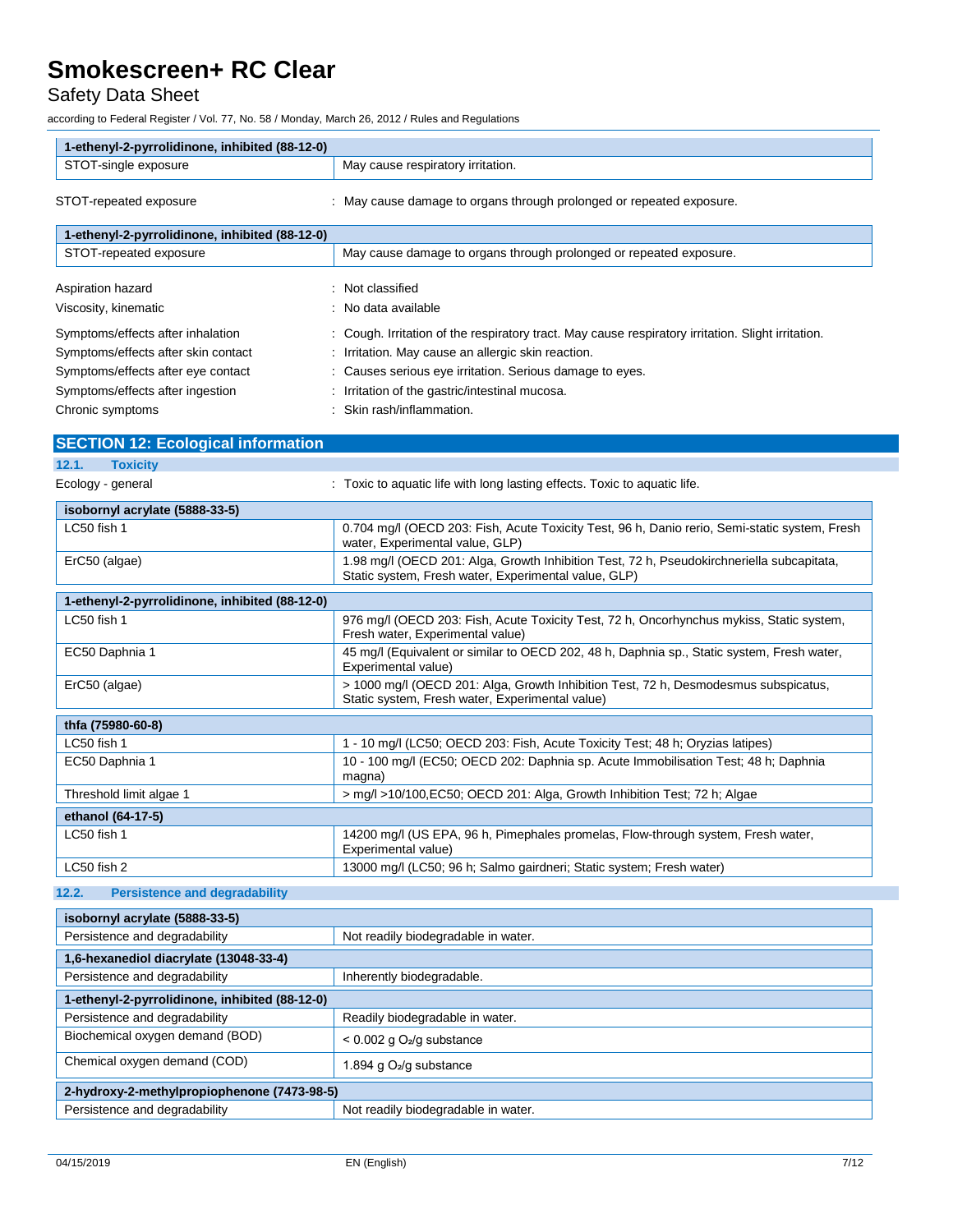## Safety Data Sheet

according to Federal Register / Vol. 77, No. 58 / Monday, March 26, 2012 / Rules and Regulations

| thfa (75980-60-8)               |                                                                                           |
|---------------------------------|-------------------------------------------------------------------------------------------|
| Persistence and degradability   | Not readily biodegradable in water. No (test)data on mobility of the substance available. |
| ethanol (64-17-5)               |                                                                                           |
| Persistence and degradability   | Biodegradable in the soil. Readily biodegradable in water.                                |
| Biochemical oxygen demand (BOD) | $0.8 - 0.967$ g O <sub>2</sub> /g substance                                               |
| Chemical oxygen demand (COD)    | 1.7 g $O_2$ /g substance                                                                  |
| <b>ThOD</b>                     | 2.1 g $O_2$ /g substance                                                                  |
| BOD (% of ThOD)                 | 0.43                                                                                      |

### **12.3. Bioaccumulative potential**

| isobornyl acrylate (5888-33-5)                 |                                                                                                                                   |  |
|------------------------------------------------|-----------------------------------------------------------------------------------------------------------------------------------|--|
| BCF fish 1                                     | 37 (OECD 305: Bioconcentration: Flow-Through Fish Test, 56 h, Danio rerio, Flow-through<br>system, Fresh water, Read-across, GLP) |  |
| Log Pow                                        | 4.52 (Experimental value, OECD 117: Partition Coefficient (n-octanol/water), HPLC method)                                         |  |
| Bioaccumulative potential                      | Potential for bioaccumulation ( $4 \geq$ Log Kow $\leq$ 5).                                                                       |  |
| 1,6-hexanediol diacrylate (13048-33-4)         |                                                                                                                                   |  |
| Bioaccumulative potential                      | No bioaccumulation data available.                                                                                                |  |
| 1-ethenyl-2-pyrrolidinone, inhibited (88-12-0) |                                                                                                                                   |  |
| Log Pow                                        | 0.4 (Experimental value, OECD 107: Partition Coefficient (n-octanol/water): Shake Flask<br>Method, 25 °C)                         |  |
| Bioaccumulative potential                      | Low potential for bioaccumulation (Log Kow $<$ 4).                                                                                |  |
| 2-hydroxy-2-methylpropiophenone (7473-98-5)    |                                                                                                                                   |  |
| Log Pow                                        | 1.66                                                                                                                              |  |
| Bioaccumulative potential                      | Low potential for bioaccumulation (Log Kow $<$ 4).                                                                                |  |
| thfa (75980-60-8)                              |                                                                                                                                   |  |
| BCF fish 1                                     | <40 (BCF; OECD 305: Bioconcentration: Flow-Through Fish Test; Cyprinidae sp.)                                                     |  |
| Bioaccumulative potential                      | Low potential for bioaccumulation (BCF $<$ 500).                                                                                  |  |
| ethanol (64-17-5)                              |                                                                                                                                   |  |
| BCF fish 1                                     | 1 (Other, 72 h, Cyprinus carpio, Static system, Fresh water, Read-across)                                                         |  |
| Log Pow                                        | -0.31 (Experimental value)                                                                                                        |  |
| Bioaccumulative potential                      | Not bioaccumulative.                                                                                                              |  |

#### **12.4. Mobility in soil**

| isobornyl acrylate (5888-33-5)                 |                                                               |  |
|------------------------------------------------|---------------------------------------------------------------|--|
| Ecology - soil                                 | No (test)data on mobility of the substance available.         |  |
| 1-ethenyl-2-pyrrolidinone, inhibited (88-12-0) |                                                               |  |
| Log Koc                                        | 1.099 - 1.1497 (log Koc, SRC PCKOCWIN v2.0, Calculated value) |  |
| Ecology - soil                                 | Highly mobile in soil.                                        |  |
|                                                |                                                               |  |
| ethanol (64-17-5)                              |                                                               |  |
| Surface tension                                | $0.022$ N/m (20 °C)                                           |  |
| Ecology - soil                                 | Highly mobile in soil.                                        |  |
|                                                |                                                               |  |

### **12.5. Other adverse effects**

No additional information available

| <b>SECTION 13: Disposal considerations</b> |                                                                                                                                                                                                                                                                                       |
|--------------------------------------------|---------------------------------------------------------------------------------------------------------------------------------------------------------------------------------------------------------------------------------------------------------------------------------------|
| 13.1.<br><b>Disposal methods</b>           |                                                                                                                                                                                                                                                                                       |
| Waste treatment methods                    | : Dispose of contents/container in accordance with licensed collector's sorting instructions.                                                                                                                                                                                         |
| Product/Packaging disposal recommendations | : Avoid release to the environment. Discharging into rivers and drains is forbidden. Dispose in a<br>safe manner in accordance with local/national regulations. Do not discharge into drains or the<br>environment. Use appropriate containment to avoid environmental contamination. |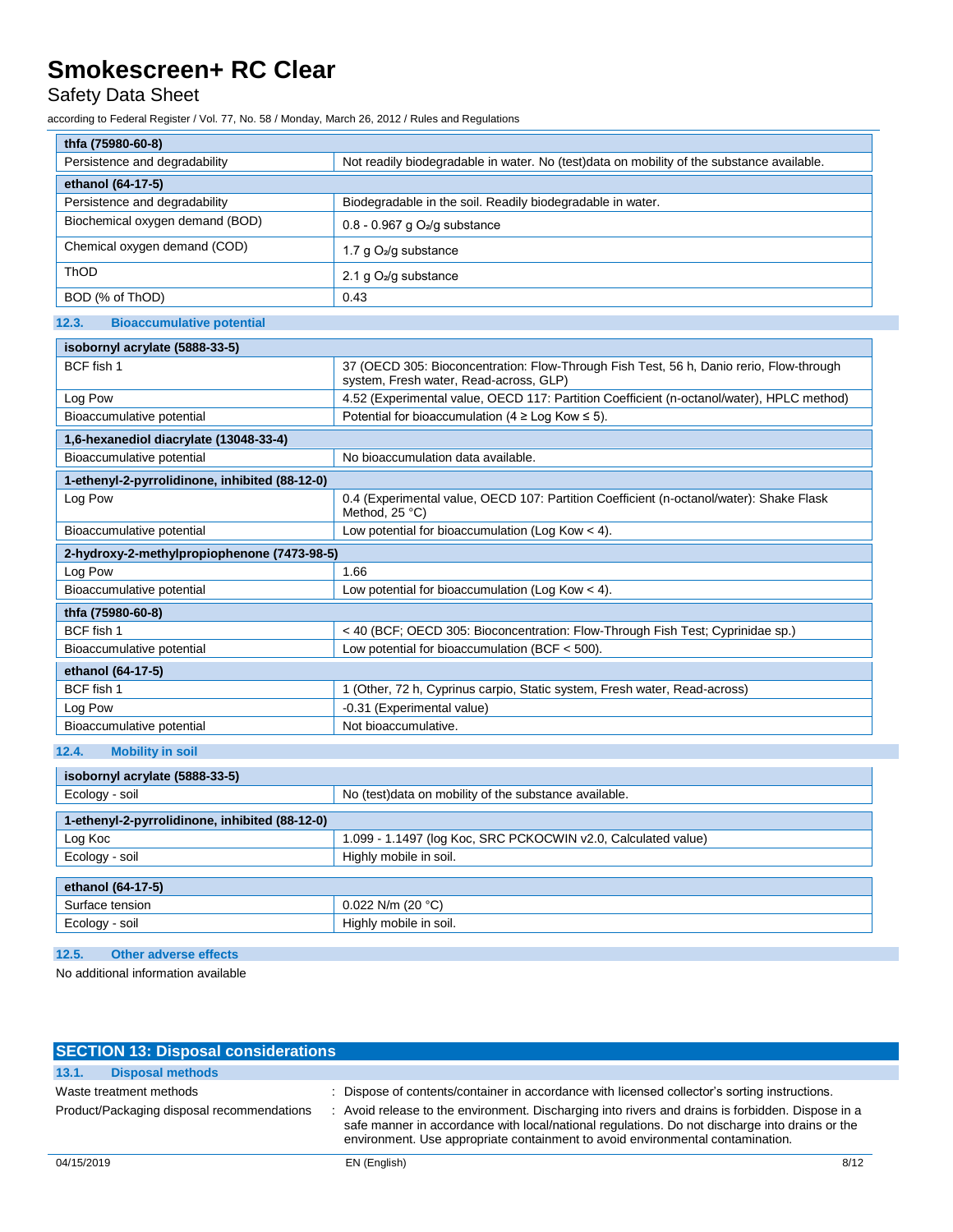## Safety Data Sheet

| according to Federal Register / Vol. 77, No. 58 / Monday, March 26, 2012 / Rules and Regulations |  |
|--------------------------------------------------------------------------------------------------|--|
|--------------------------------------------------------------------------------------------------|--|

| Additional information    | : Clean up even minor leaks or spills if possible without unnecessary risk. Flammable vapours<br>may accumulate in the container. |
|---------------------------|-----------------------------------------------------------------------------------------------------------------------------------|
| Ecology - waste materials | Avoid release to the environment.                                                                                                 |

## **SECTION 14: Transport information**

## **Department of Transportation (DOT)**

| Transport document description | : UN3082 Environn      |
|--------------------------------|------------------------|
| UN-No.(DOT)                    | : UN3082               |
| Proper Shipping Name (DOT)     | : Environmentally h    |
| Class (DOT)                    | : 9 - Class 9 - Misc   |
| Packing group (DOT)            | : III - Minor Danger   |
| Hazard labels (DOT)            | $: 9 - Class 9$ (Misce |
|                                |                        |

| DOT Packaging Non Bulk (49 CFR 173.xxx) |  | -203 |
|-----------------------------------------|--|------|
|-----------------------------------------|--|------|

| <b>Department or manaportation (DOT)</b><br>In accordance with DOT                                                                       |                                                                                                                                                                                                                                                                                                                                                                                                                                                                                                                                                                                                                                                                                                                                                                                                                                                                                                                                                                                                                                                                                                                                                                                                                                                                                                                                                                                                                                                                                                                                                                                                                                                                                                                                                                                                                                                                                                                                                                                                                                                                                                                                                                                                                                                                                                                                                                                     |
|------------------------------------------------------------------------------------------------------------------------------------------|-------------------------------------------------------------------------------------------------------------------------------------------------------------------------------------------------------------------------------------------------------------------------------------------------------------------------------------------------------------------------------------------------------------------------------------------------------------------------------------------------------------------------------------------------------------------------------------------------------------------------------------------------------------------------------------------------------------------------------------------------------------------------------------------------------------------------------------------------------------------------------------------------------------------------------------------------------------------------------------------------------------------------------------------------------------------------------------------------------------------------------------------------------------------------------------------------------------------------------------------------------------------------------------------------------------------------------------------------------------------------------------------------------------------------------------------------------------------------------------------------------------------------------------------------------------------------------------------------------------------------------------------------------------------------------------------------------------------------------------------------------------------------------------------------------------------------------------------------------------------------------------------------------------------------------------------------------------------------------------------------------------------------------------------------------------------------------------------------------------------------------------------------------------------------------------------------------------------------------------------------------------------------------------------------------------------------------------------------------------------------------------|
| Transport document description<br>UN-No.(DOT)<br>Proper Shipping Name (DOT)<br>Class (DOT)<br>Packing group (DOT)<br>Hazard labels (DOT) | : UN3082 Environmentally hazardous substances, liquid, n.o.s., 9, III<br>UN3082<br>: Environmentally hazardous substances, liquid, n.o.s.<br>: 9 - Class 9 - Miscellaneous hazardous material 49 CFR 173.140<br>: III Minor Danger<br>9 - Class 9 (Miscellaneous dangerous materials)                                                                                                                                                                                                                                                                                                                                                                                                                                                                                                                                                                                                                                                                                                                                                                                                                                                                                                                                                                                                                                                                                                                                                                                                                                                                                                                                                                                                                                                                                                                                                                                                                                                                                                                                                                                                                                                                                                                                                                                                                                                                                               |
| Dangerous for the environment<br>Marine pollutant                                                                                        | : Yes<br>: Yes                                                                                                                                                                                                                                                                                                                                                                                                                                                                                                                                                                                                                                                                                                                                                                                                                                                                                                                                                                                                                                                                                                                                                                                                                                                                                                                                                                                                                                                                                                                                                                                                                                                                                                                                                                                                                                                                                                                                                                                                                                                                                                                                                                                                                                                                                                                                                                      |
| DOT Packaging Non Bulk (49 CFR 173.xxx)<br>DOT Packaging Bulk (49 CFR 173.xxx)<br>DOT Symbols<br>DOT Special Provisions (49 CFR 172.102) | : 203<br>: 241<br>: G - Identifies PSN requiring a technical name<br>: 8 - A hazardous substance that is not a hazardous waste may be shipped under the shipping<br>description "Other regulated substances, liquid or solid, n.o.s.", as appropriate. In addition, for<br>solid materials, special provision B54 applies.<br>146 - This description may be used for a material that poses a hazard to the environment but<br>does not meet the definition for a hazardous waste or a hazardous substance, as defined in<br>171.8 of this subchapter, or any hazard class as defined in Part 173 of this subchapter, if it is<br>designated as environmentally hazardous by the Competent Authority of the country of origin,<br>transit or destination.<br>173 - An appropriate generic entry may be used for this material.<br>335 - Mixtures of solids that are not subject to this subchapter and environmentally hazardous<br>liquids or solids may be classified as "Environmentally hazardous substances, solid, n.o.s,"<br>UN3077 and may be transported under this entry, provided there is no free liquid visible at the<br>time the material is loaded or at the time the packaging or transport unit is closed. Each<br>transport unit must be leakproof when used as bulk packaging.<br>IB3 - Authorized IBCs: Metal (31A, 31B and 31N); Rigid plastics (31H1 and 31H2); Composite<br>(31HZ1 and 31HA2, 31HB2, 31HN2, 31HD2 and 31HH2). Additional Requirement: Only liquids<br>with a vapor pressure less than or equal to 110 kPa at 50 C (1.1 bar at 122 F), or 130 kPa at 55<br>C (1.3 bar at 131 F) are authorized, except for UN2672 (also see Special Provision IP8 in Table<br>2 for UN2672).<br>T4 - 2.65 178.274(d)(2) Normal 178.275(d)(3)<br>TP1 - The maximum degree of filling must not exceed the degree of filling determined by the<br>following: Degree of filling = $97 / (1 + a (tr - tf))$ Where: tr is the maximum mean bulk<br>temperature during transport, and tf is the temperature in degrees celsius of the liquid during<br>filling.<br>TP29 - A portable tank having a minimum test pressure of 1.5 bar (150.0 kPa) may be used<br>provided the calculated test pressure is 1.5 bar or less based on the MAWP of the hazardous<br>materials, as defined in 178.275 of this subchapter, where the test pressure is 1.5 times the<br>MAWP. |
| DOT Packaging Exceptions (49 CFR 173.xxx)                                                                                                | : 155                                                                                                                                                                                                                                                                                                                                                                                                                                                                                                                                                                                                                                                                                                                                                                                                                                                                                                                                                                                                                                                                                                                                                                                                                                                                                                                                                                                                                                                                                                                                                                                                                                                                                                                                                                                                                                                                                                                                                                                                                                                                                                                                                                                                                                                                                                                                                                               |
| DOT Quantity Limitations Passenger aircraft/rail<br>(49 CFR 173.27)                                                                      | : No limit                                                                                                                                                                                                                                                                                                                                                                                                                                                                                                                                                                                                                                                                                                                                                                                                                                                                                                                                                                                                                                                                                                                                                                                                                                                                                                                                                                                                                                                                                                                                                                                                                                                                                                                                                                                                                                                                                                                                                                                                                                                                                                                                                                                                                                                                                                                                                                          |
| DOT Quantity Limitations Cargo aircraft only (49 : No limit<br>CFR 175.75)                                                               |                                                                                                                                                                                                                                                                                                                                                                                                                                                                                                                                                                                                                                                                                                                                                                                                                                                                                                                                                                                                                                                                                                                                                                                                                                                                                                                                                                                                                                                                                                                                                                                                                                                                                                                                                                                                                                                                                                                                                                                                                                                                                                                                                                                                                                                                                                                                                                                     |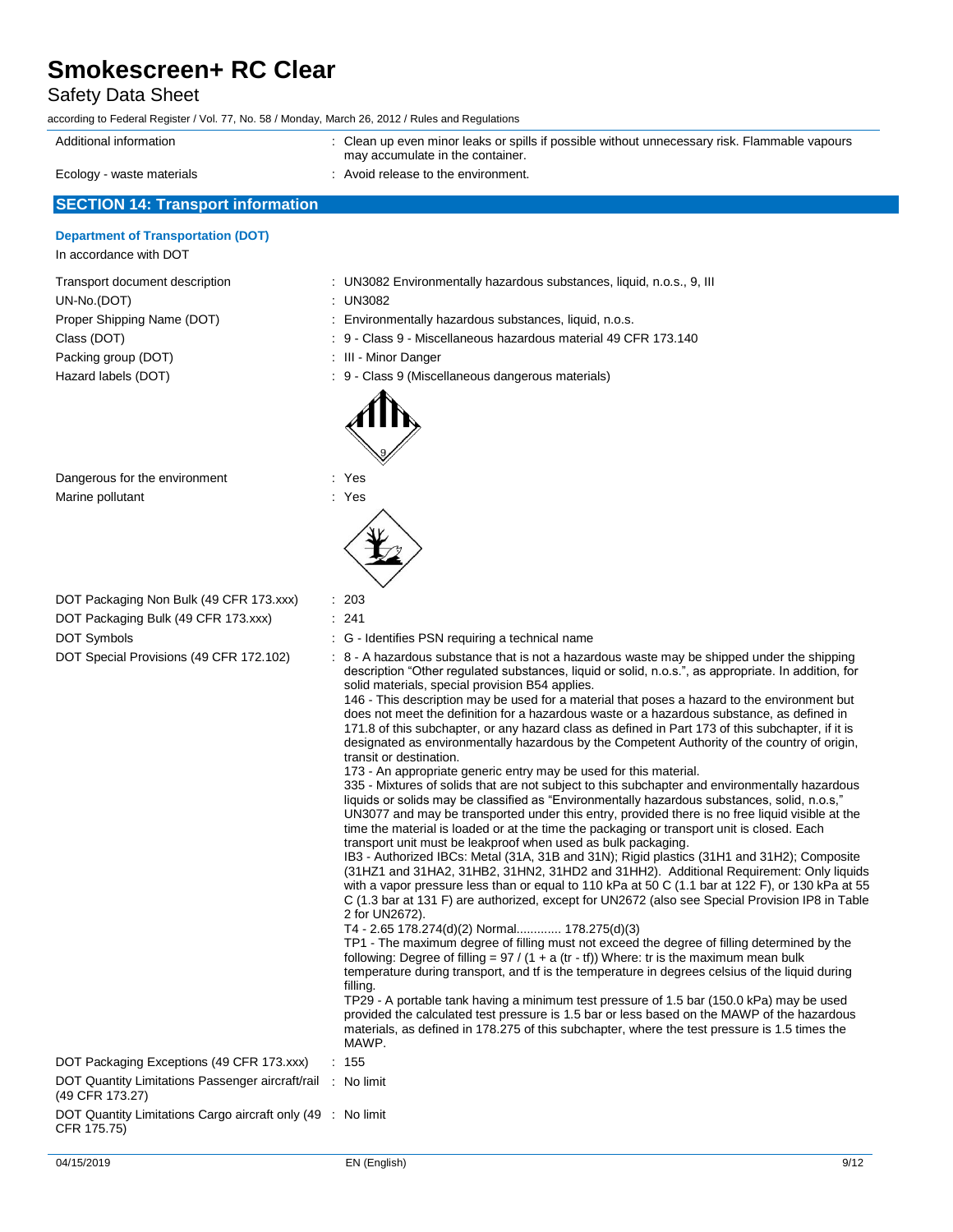## Safety Data Sheet

according to Federal Register / Vol. 77, No. 58 / Monday, March 26, 2012 / Rules and Regulations

| : A - The material may be stowed "on deck" or "under deck" on a cargo vessel and on a |
|---------------------------------------------------------------------------------------|
|                                                                                       |
|                                                                                       |
|                                                                                       |
|                                                                                       |
|                                                                                       |
| : UN 3082 ENVIRONMENTALLY HAZARDOUS SUBSTANCE, LIQUID, N.O.S., 9, III                 |
|                                                                                       |
| : ENVIRONMENTALLY HAZARDOUS SUBSTANCE, LIQUID, N.O.S.                                 |
| : 9 - Miscellaneous dangerous substances and articles                                 |
|                                                                                       |
|                                                                                       |
|                                                                                       |
|                                                                                       |
|                                                                                       |
| : UN 3082 Environmentally hazardous substance, liquid, n.o.s., 9, III                 |
|                                                                                       |
| : Environmentally hazardous substance, liquid, n.o.s.                                 |
|                                                                                       |
|                                                                                       |

**SECTION 15: Regulatory information**

Packing group (IATA)  $\qquad \qquad$ : III - Minor Danger

**15.1. US Federal regulations**

All components of this product are listed, or excluded from listing, on the United States Environmental Protection Agency Toxic Substances Control Act (TSCA) inventory except for:

| $\cdots$<br>$\cap$ LIO<br>Classified<br>าot<br>Jliaomer<br>ים | ◝    | 500'<br><b>JU70</b><br>ື     |
|---------------------------------------------------------------|------|------------------------------|
| $\cdots$<br>silica<br>pyrogenic<br>__<br>$\cdot$              | $ -$ | ים־די<br><b>O</b> 70<br>____ |

| $-60-8$<br>thfa<br>$(75980 -$ |               |
|-------------------------------|---------------|
| ⊂D∆                           | <b>PMN</b>    |
| Flad                          | ∍MN           |
| $\mathbf{v}$                  | PMN∍          |
| <b>Requiator</b>              | substance.    |
| - JUF                         | า commenced . |
| - - -                         | <b>ICATES</b> |
| . .                           | ınc           |

#### **15.2. International regulations**

| ethanol $(64-17-5)$                                          |  |
|--------------------------------------------------------------|--|
| Listed on IARC (International Agency for Research on Cancer) |  |
|                                                              |  |

### **15.3. US State regulations**

WARNING: This product can expose you to ethanol, which is known to the State of California to cause cancer. For more information go to www.P65Warnings.ca.gov.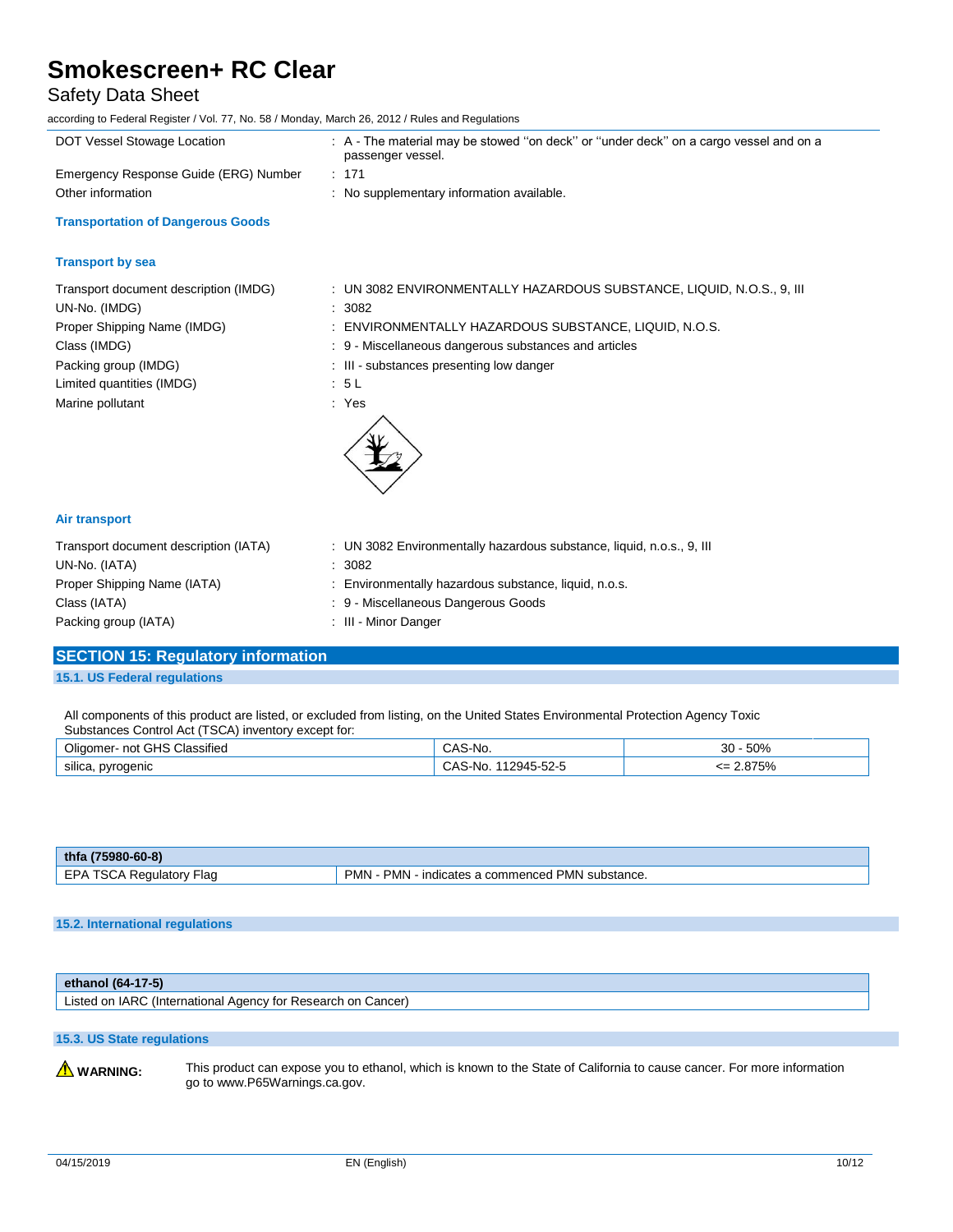### Safety Data Sheet

according to Federal Register / Vol. 77, No. 58 / Monday, March 26, 2012 / Rules and Regulations

| <b>Component</b>                              | <b>State or local regulations</b>                                                                             |
|-----------------------------------------------|---------------------------------------------------------------------------------------------------------------|
| 1-ethenyl-2-pyrrolidinone, inhibited(88-12-0) | U.S. - New Jersey - Right to Know Hazardous Substance List                                                    |
| ethanol(64-17-5)                              | U.S. - New Jersey - Right to Know Hazardous Substance List; U.S. - Pennsylvania -<br>RTK (Right to Know) List |

#### **SECTION 16: Other information**

according to Federal Register / Vol. 77, No. 58 / Monday, March 26, 2012 / Rules and Regulations

| <b>Revision date</b> | : 08/22/2018                                                                                                                                                                        |
|----------------------|-------------------------------------------------------------------------------------------------------------------------------------------------------------------------------------|
| Other information    | : Polymeric urges the customer re<br>aware of the hazards, if any, in t<br>notify your employees, agents a<br>furnish a copy to each of your er<br>warranty, express or implied, as |
|                      |                                                                                                                                                                                     |

eceiving this safety data sheet to study it carefully to become the product. In the interest of safety, the customer should (1) nd contractors of the information included in this SDS and (2) mployees, customers and agents. Polymeric US makes no to the accuracy or reliability of information contained herein, except that such information is, to the best of Polymeric US's knowledge and belief, accurate as of the date indicated on this document. Final determination of suitability of material is the sole responsibility of the user. All the materials may present unknown health hazards and should be used with caution. Although certain hazards are described herein, we cannot guarantee that these are the only hazards that exist.

#### Full text of H-statements:

| H <sub>225</sub> | Highly flammable liquid and vapour.                                |
|------------------|--------------------------------------------------------------------|
| H302             | Harmful if swallowed.                                              |
| H312             | Harmful in contact with skin.                                      |
| H315             | Causes skin irritation.                                            |
| H317             | May cause an allergic skin reaction.                               |
| H318             | Causes serious eye damage.                                         |
| H319             | Causes serious eye irritation.                                     |
| H332             | Harmful if inhaled.                                                |
| H335             | May cause respiratory irritation.                                  |
| H350             | May cause cancer.                                                  |
| H351             | Suspected of causing cancer.                                       |
| H361             | Suspected of damaging fertility or the unborn child.               |
| H373             | May cause damage to organs through prolonged or repeated exposure. |
| H400             | Very toxic to aquatic life.                                        |
| H401             | Toxic to aquatic life                                              |
| H402             | Harmful to aquatic life                                            |
| H410             | Very toxic to aquatic life with long lasting effects.              |
| H411             | Toxic to aquatic life with long lasting effects.                   |

Health : 1 Slight Hazard - Irritation or minor reversible injury possible Flammability **includes in the subset of the Search Constant** 1 Slight Hazard - Materials that must be preheated before ignition will occur. Includes liquids, solids and semi solids having a flash point above 200 F. (Class IIIB) Physical **included a material in the Slight Hazard** - Materials that are normally stable but can become unstable (self-react) at high temperatures and pressures. Materials may react non-violently with water or undergo hazardous polymerization in the absence of inhibitors. Personal protection : B B - Safety glasses, Gloves SDS US - Polymeric US